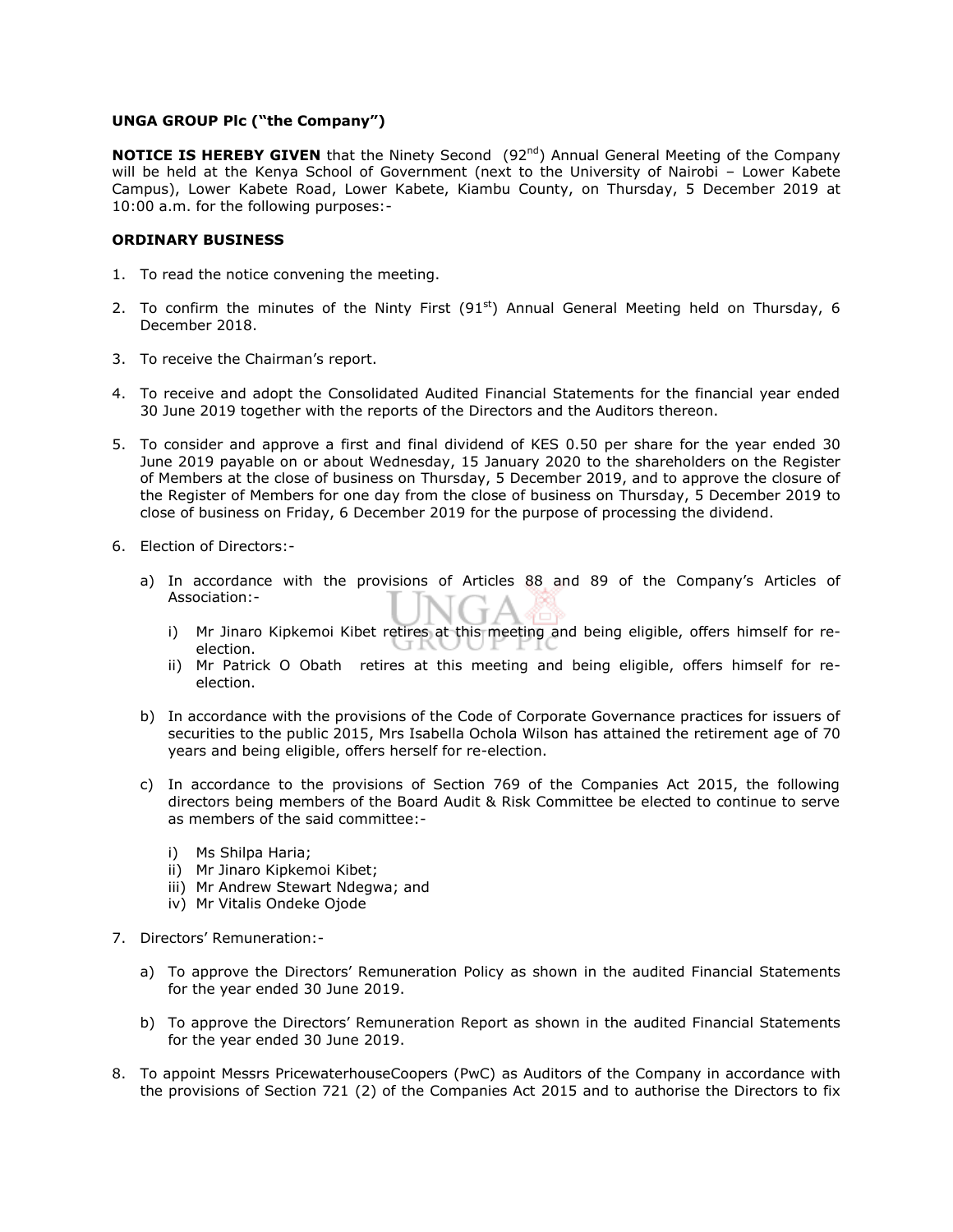their remuneration for the ensuing financial year in accordance with the provisions of Section 724 (1) of the Companies Act 2015.

9. Any Other Business of which due notice has been received.

# **BY ORDER OF THE BOARD**

# **WINNIEFRED N JUMBA COMPANY SECRETARY**

13 November 2019

### **Notes:**

- 1. A member entitled to attend and vote is entitled to appoint a proxy to attend and vote in his stead and a proxy need not be a member of the Company.
- 2. In the case of a member being a limited Company, this form must be completed under its common seal or under the hand of an officer or attorney duly authorised in writing.
- 3. The proxy form can be obtained from the Company's website ([www.unga-group.com\)](http://www.unga-group.com/), at the registered office of the Company, Ngano House, Commercial Street, Industrial Area, Nairobi or from the Registrars - Custody & Registrars, 6<sup>th</sup> Floor Bruce House, Standard Street, Nairobi.
- 4. To be valid, a form of proxy, which is provided with this report, must be duly completed by the member and must be lodged at the Company's Offices, Ngano House, Commercial Street, Industrial Area, P O Box 30096, 00100-Nairobi, or posted in time to reach not later than 10:30 a.m. on Tuesday, 3 December 2019, in an envelope marked **"AGM".** Duly signed proxy forms may also be emailed to [proxy@candrgroup.co.ke](mailto:proxy@candrgroup.co.ke) in PDF format.
- 5. In accordance with Article 37.3 of the Company's Articles of Association, a copy of the entire Annual Report and Financial Statements may be viewed and/or obtained from the Company's website [\(www.unga-group.com\)](http://www.unga-group.com/) as provided under the Companies Act, 2015. Hard copies of the Annual Report and Financial Statements may also be collected at the registered office of the Company, Ngano House, Commercial Street, Industrial Area, Nairobi or from the Registrars-Custody & Registrars, 6<sup>th</sup> Floor Bruce House, Standard Street, Nairobi.
- 6. Subject to the shareholders' approval, the Register of Members will be closed from the close of business on Thursday, 5 December 2019 to close of business on Friday, 6 December 2019 for the purpose of processing the dividend.
- 7. All present and former shareholders of the Company are hereby notified that pursuant to the provisions of the Unclaimed Financial Assets Act No 40 of 2011 Parts II and III, dividends and shares which have not been claimed for a period of three (3) years or more will require to be delivered to the Unclaimed Financial Assets Authority ('the Authority) as abandoned assets on the appointed date.

Therefore, all present and former shareholders with unpaid dividends are requested to urgently contact the Share Registrar, Custody & Registrars Services Limited at the address indicated below to claim any unpaid dividends to avert the risk of the dividends being forwarded to the Authority.

Custody & Registrars Services Ltd 6th Floor, Bruce House Standard Street **Nairobi**

Tel: (+254-20) 2230518/271/493/488 Mobile: 0726 971 599/0737 095 124 Email: [crs@candrgroup.co.ke](mailto:crs@candrgroup.co.ke)